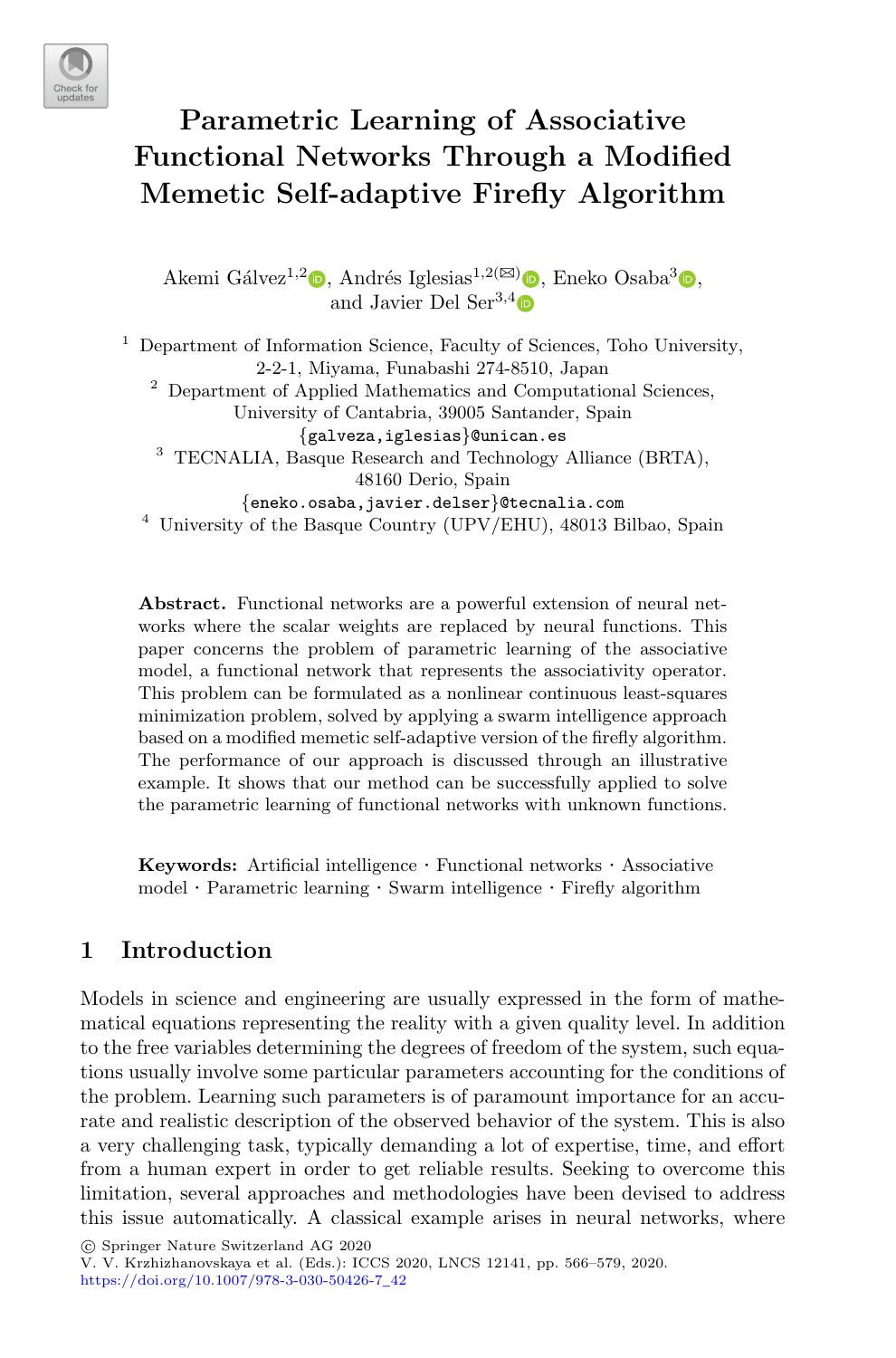several methods for parametric learning have been reported in the literature. In this work, we focus our attention on the functional networks, which are a powerful extension of the standard artificial neural networks (see our discussion in Sect. [2](#page-1-0) for further details).

In this paper, we consider the problem of parametric learning of a classical model of functional networks, the so-called associative model, which is used to represent the associativity operator. This problem can be formulated as a nonlinear continuous least-squares minimization problem. We solve it by applying a swarm intelligence approach based on a modified memetic self-adaptive version of the firefly algorithm. The paper is organized as follows: functional networks and their main components are described in Sect. [2.](#page-1-0) Sections [3](#page-4-0) and [4](#page-6-0) discuss the problem to be solved, and the firefly algorithm and its variants, respectively. Section [5](#page-8-0) describes the method used to solve this optimization problem. Section [6](#page-9-0) discuss an illustrative example. The paper closes with the main conclusions and a brief discussion about future work.

## <span id="page-1-0"></span>**2 Functional Networks**

In short, *functional networks* can be regarded as a generalization of the standard artificial neural network in which the classical scalar weights of the neural networks are replaced by neural functions. This methodology was firstly described in 1998 by E. Castillo in [\[2](#page-12-0)] as a way to extend neural networks with new capabilities. Since then, they have been successfully applied to several problems in science and engineering. The interested reader is referred to [\[3\]](#page-12-1) for a detailed explanation about functional networks, several examples and applications. Next paragraphs describe the main components of a functional network as well as the differences between neural networks and functional networks.

#### **2.1 Components of a Functional Network**

As the functional networks generalize the neural networks, they share several common features, including a close graphical representation. Figure  $1(a)$  $1(a)$  shows a functional network called *associative functional network* (discussed in detail in Sect. [3.1\)](#page-4-1), which represents the associativity operator. Following this figure, we can identify the main components of a functional network. They are:

1. Some layers of storing units: in Fig.  $1(a)$  $1(a)$ , we can see a first layer of input units, which contains the input information. In our example, this input layer consists of the units  $\xi$ ,  $\zeta$  and  $v$ . We also have some intermediate layers of storing units. We point out that they are not neurons, but units storing some intermediate information. This set is optional and it is used to allow more than one neuron output to be connected to the same unit. For instance, in Fig. [1\(](#page-2-0)a), we can see one layer with 4 intermediate units, represented by small circles in black. Finally, we have a layer of output units. In Fig.  $1(a)$  $1(a)$ , it consists only of the unit  $\mu$ .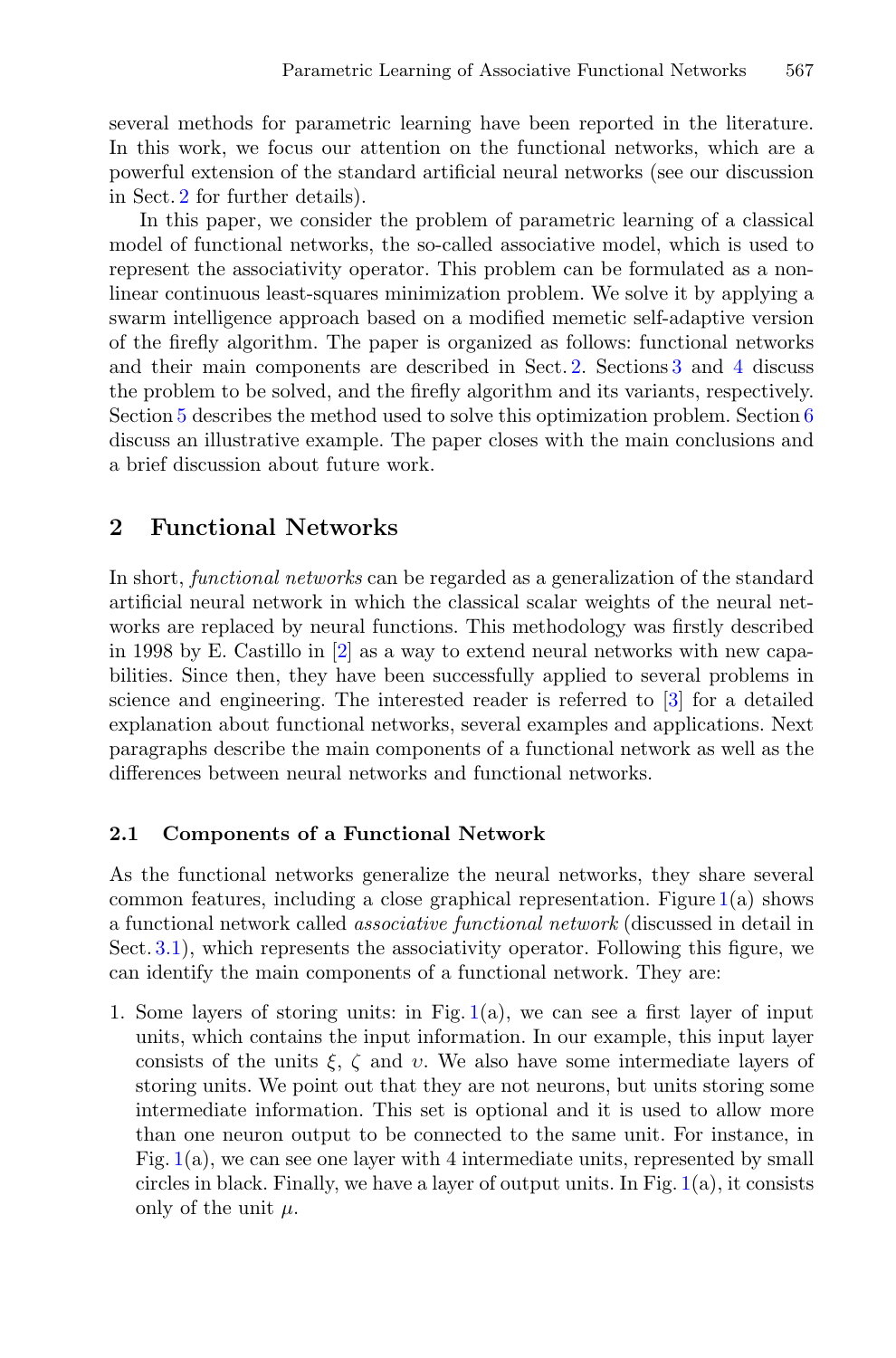

<span id="page-2-0"></span>**Fig. 1.** Associative functional network: (a) original network; (b) simplified network.

- 2. One or more layers of computing units called neurons. Each neuron receives a set of input values, coming from the previous layer, makes some computations with them and returns a set of output values to the next layer. Neurons are represented graphically by circles, with the name of the corresponding neural function written inside. For example, in Fig.  $1(a)$  $1(a)$ , we have 6 neurons arranged in two layers, where **Φ** and I represent the associative operator and the identity function, respectively.
- 3. A set of directed links, represented graphically by directional arrows. These arrows connect the input layer (or any intermediate layer, in general) to its adjacent layer of neurons, and neurons of one layer to its adjacent intermediate layers, or to the output layer. Note that the information flow is exclusively unidirectional: it always flows from the input layer to the output layer.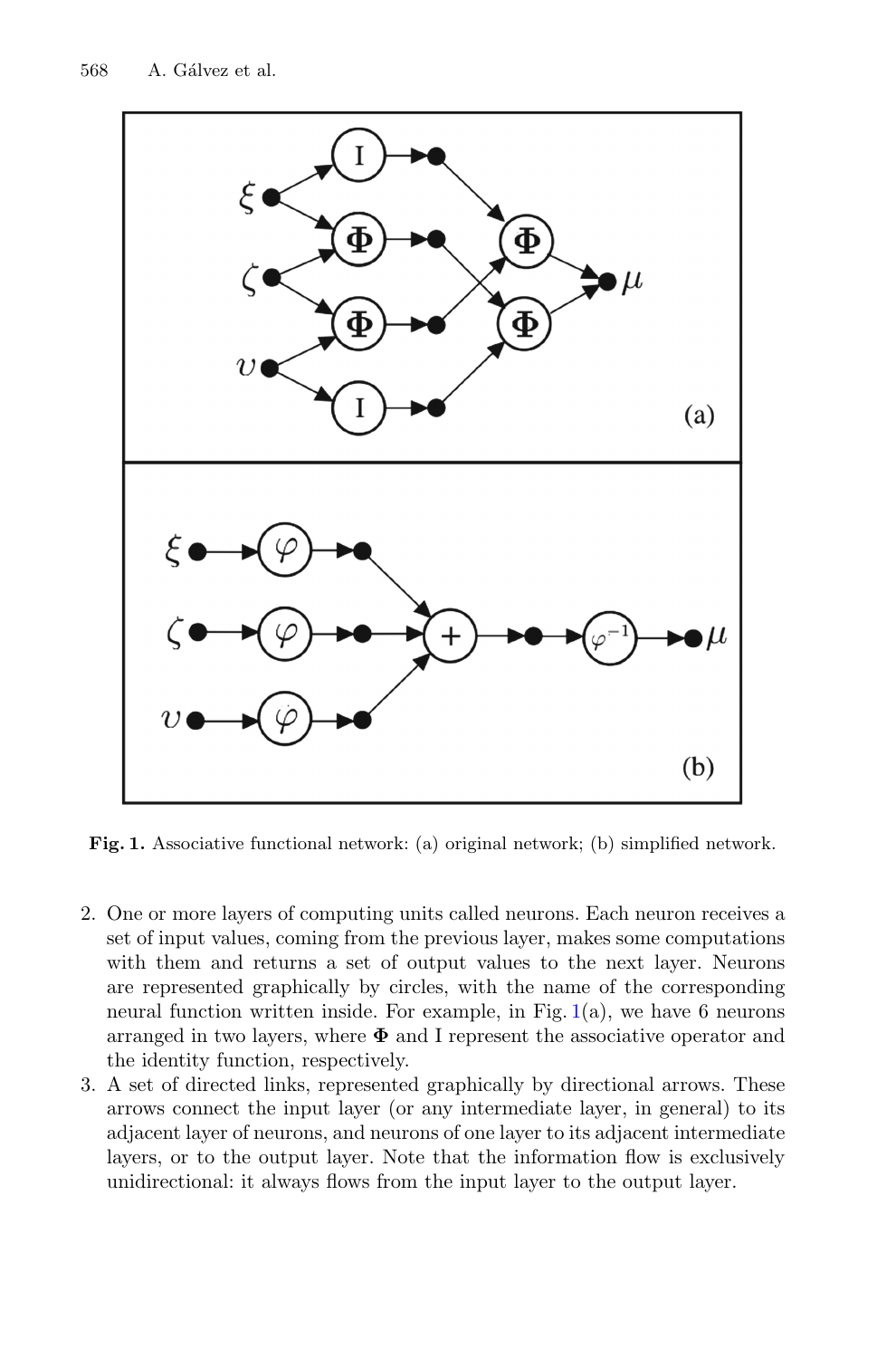

<span id="page-3-0"></span>**Fig. 2.** Graphical differences between: (top) neural networks; (bottom) functional networks.

The collection of all these features define the so-called *network architecture* or *topology* of the functional network, which determines the functional capabilities of the network.

#### **2.2 Differences Between Neural Networks and Functional Networks**

In spite of their similarities, there is a number of differences between neural networks and functional networks. The most important ones are:

- 1. Each neuron of a standard neural network returns an output value  $y =$  $f(\sum w_{ik}x_k)$  that depends only on the value  $\sum w_{ik}x_k$ , where  $x_1, x_2, \ldots, x_n$  are the received inputs (see Fig. [2](#page-3-0) (top)). This means that each neural function is always univariate, as opposed to the case of functional networks, in which the neural functions are multivariate, as shown in Fig. [2](#page-3-0) (bottom).
- 2. The neural functions of the functional networks can be *different* (such as functions  $f_1, f_2$  $f_1, f_2$  and  $f_3$  in Fig. 2 (bottom)). In contrast, the neural functions in neural networks are generally all *identical*.
- 3. The neural networks contain scalar values called weights, which must be learned. This component is not part of the functional networks, where neural functions have to be learned instead.
- 4. The neuron outputs of the neural networks are usually different. On the contrary, the neuron outputs of the functional networks can be coincident. In such cases, we obtain a set of functional equations, which have to be solved through specialized techniques, such as those reported in  $[2,3]$  $[2,3]$  $[2,3]$ . As a consequence, the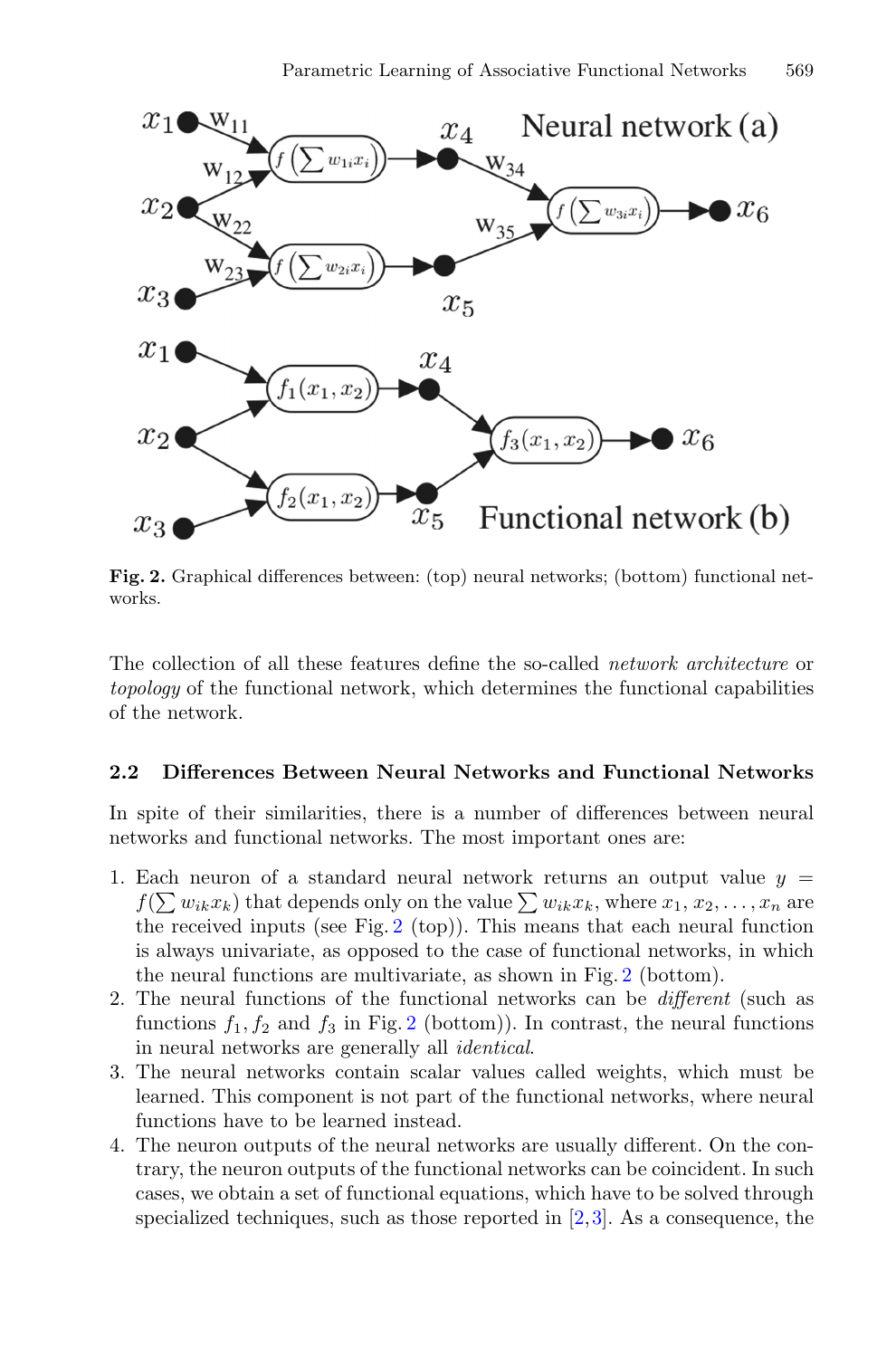neural functions in functional networks can be reduced in dimension or can be expressed as functions of lower dimension.

All these differences and features show that functional networks are more general and exhibit more interesting capabilities than the neural networks.

# <span id="page-4-0"></span>**3 Problem to Be Solved**

### <span id="page-4-1"></span>**3.1 The Associative Functional Network**

In this paper we consider the associative functional network, which represents the associativity operator  $\Phi$  between two real numbers, given by:

<span id="page-4-2"></span>
$$
\mathbf{\Phi}(\mathbf{\Phi}(\xi,\zeta),v) = \mathbf{\Phi}(\xi,\mathbf{\Phi}(\zeta,v)).
$$
\n(1)

Our goal is to learn the function **Φ** by using functional networks. To this purpose, we consider the network topology shown in Fig.  $1(a)$  $1(a)$ , which replicates the mathematical structure of Eq.  $(1)$ . Initially, it seems that a two-argument function  $\Phi$  is to be learned. However, Eq. [\(1\)](#page-4-2) puts some constraints on it. In fact, it can be proved that the general solution of the functional Eq. [\(1\)](#page-4-2) takes the form (see [\[3](#page-12-1)] for details):

<span id="page-4-3"></span>
$$
\Phi(\xi,\zeta) = \varphi^{-1}[\varphi(\xi) + \varphi(\zeta)] \tag{2}
$$

where  $\varphi(\xi)$  is a continuous and strictly monotonic (but otherwise arbitrary) function, which can only be replaced by  $\eta \varphi(\xi)$ , with  $\eta$  being an arbitrary constant. Replacing now Eq.  $(2)$  in Eq.  $(1)$ , the two sides of Eq.  $(1)$  can be written as:

$$
\varphi^{-1}[\varphi(\xi) + \varphi(\zeta) + \varphi(v)]\tag{3}
$$

which means that the functional network in Fig.  $1(a)$  $1(a)$  is equivalent to the func-tional network in Fig. [1\(](#page-2-0)b), where only a one-argument function  $\varphi$  has to be learned. This observation leads to two important conclusions:

- 1. This is the unique functional form for  $\Phi$  that satisfies Eq. [\(1\)](#page-4-2). So, the neurons **Φ** cannot be replaced by any other neurons.
- 2. The initial two-dimensional function  $\Phi$  is fully determined by a univariate function  $\varphi$ . This means that the effect of the functional Eq. [\(1\)](#page-4-2) is to reduce the initial degrees of freedom of **Φ** from a bivariate function to a univariate function  $\varphi$ .

## <span id="page-4-4"></span>**3.2 Parametric Learning of the Associative Functional Network**

Suppose now that we are provided with a set of  $\alpha$  data points  $\{(\xi_i, \zeta_i, v_j)\}_{i=1,\ldots,\alpha}$ , obtained from a certain unknown function  $v = \Phi(\xi, \zeta)$ . Let us also assume that no information is available about the form of the function, but we still know that it is associative, i.e., it follows Eq. [\(1\)](#page-4-2). To learn this associative operator, we can take pairs of numbers and their operated values as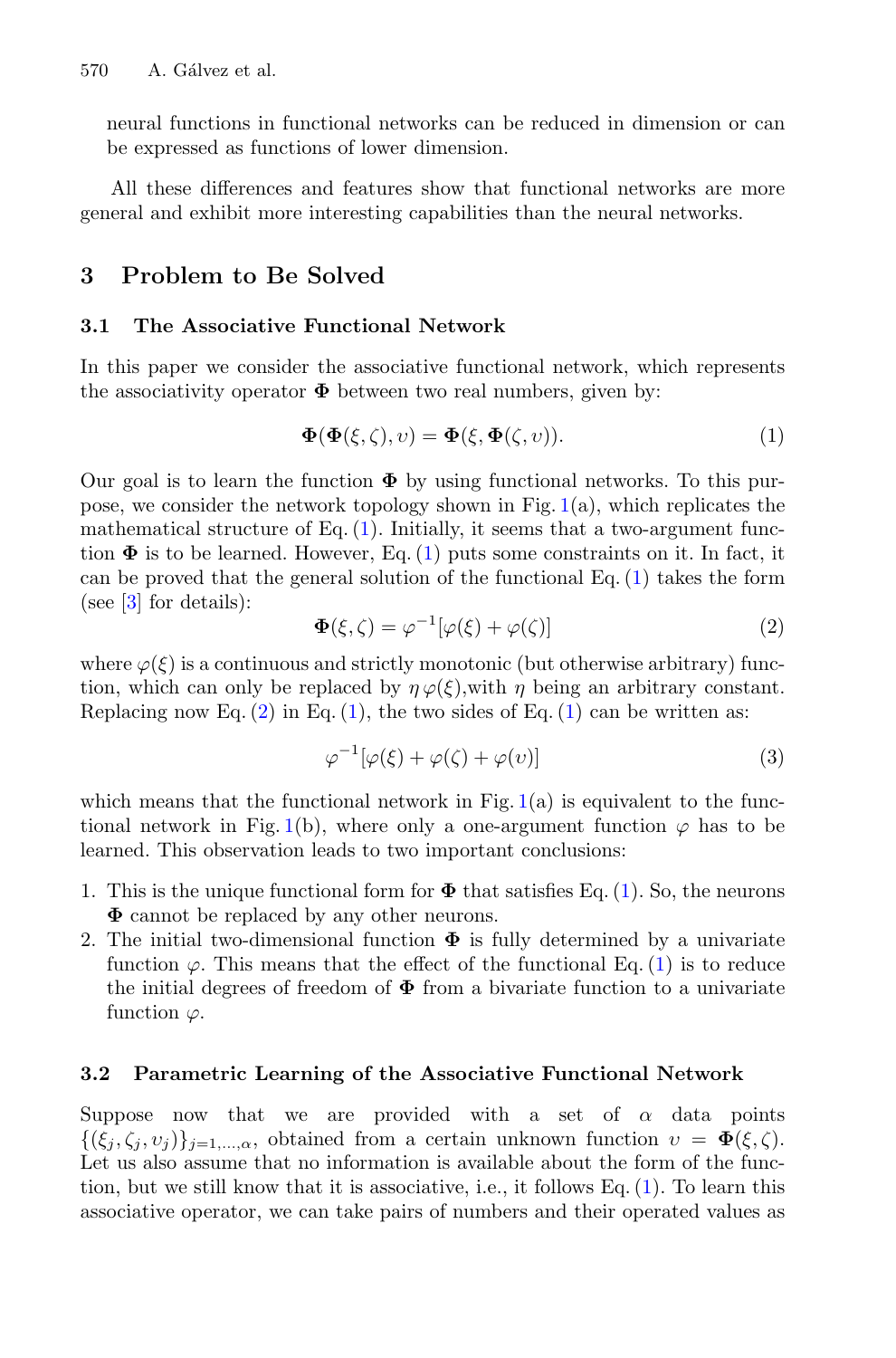triplets  $(\xi_i, \zeta_i, v_j)$  such that  $v_j = \Phi(\xi_i, \zeta_j) = \xi_j \oplus \zeta_j$ , for  $j = 1, \ldots, \alpha$ . From Eq.  $(2)$  we get:

<span id="page-5-0"></span>
$$
\omega = \Phi(\xi_j, \zeta_j) \Longleftrightarrow \varphi(\omega) = \varphi(\xi) + \varphi(\zeta)
$$
\n(4)

an interesting relation to be exploited for learning  $\varphi(\xi)$ . Therefore, learning the associative functional network is equivalent to learning the function  $\varphi(\xi)$ . To this end, we can approximate  $\varphi(\xi)$  by a function:

<span id="page-5-2"></span>
$$
\psi(\xi) = \sum_{i=1}^{\beta} \delta_i \psi_i(\xi),\tag{5}
$$

where the  $\{\psi_i(\xi)\}_{i_1,\dots,\beta}$  is a given set of linearly independent functions, with the ability to approximate  $\varphi(\xi)$  to the desired accuracy, and the coefficients  $\delta_i$ are the parameters of the functional network. Note that this means that they assume the role played by the weights in a neural network.

In order to estimate the coefficients  $\{\delta_i\}_{i=1,\dots,\beta}$ , we use the available data in the form of triplets  $(\xi_i, \zeta_i, v_j)$ . According to Eq. [\(4\)](#page-5-0) we must have

$$
\varphi(v_j) = \varphi(\xi_j) + \varphi(\zeta_j) \tag{6}
$$

for  $j = 1, \ldots, \alpha$ . Then, the error of the approximation can be measured as:

$$
\chi_j = \psi(\xi_j) + \psi(\zeta_j) - \psi(v_j) \tag{7}
$$

To estimate the coefficients  $\{\delta_i\}_{i=1,\dots,\beta}$ , we minimize the sum of squared errors:

$$
\sum_{j=1}^{\alpha} \chi_j^2 = \sum_{j=1}^{\alpha} \left( \sum_{i=1}^{\beta} \delta_i \left[ \psi_i(\xi_j) + \psi_i(\zeta_j) - \psi_i(\psi_j) \right] \right)^2 \tag{8}
$$

subject to  $\varphi(\xi_{\kappa}) \equiv \sum_{i=1}^{\alpha}$  $\delta_i \psi_i(\xi_\kappa) = \lambda$ , where  $\lambda$  is an arbitrary but given real constant, required to identify the constant  $\eta$  discussed above.

To summarize, learning the associative functional network finally reduces to perform parametric learning on this approximation function  $\psi(\xi)$ . This requires to solve a least-squares minimization problem:

<span id="page-5-1"></span>
$$
\Lambda = \underset{\{\delta_i\}_i,\lambda}{\text{minimize}} \left[ \sum_{j=1}^{\alpha} \left( \sum_{i=1}^{\beta} \delta_i \left[ \psi_i(\xi_j) + \psi_i(\zeta_j) - \psi_i(\upsilon_j) \right] \right)^2 + \left( \sum_{i=1}^{\alpha} \delta_i \psi_i(\xi_\kappa) - \lambda \right)^2 \right]
$$
\n(9)

Unfortunately, this is a difficult multivariate nonlinear continuous optimization problem. In this paper, we address this issue by applying a swarm intelligence approach based on a modified memetic self-adaptive version of the firefly algorithm. The original firefly algorithm and the modifications introduced in this paper are briefly explained in next section.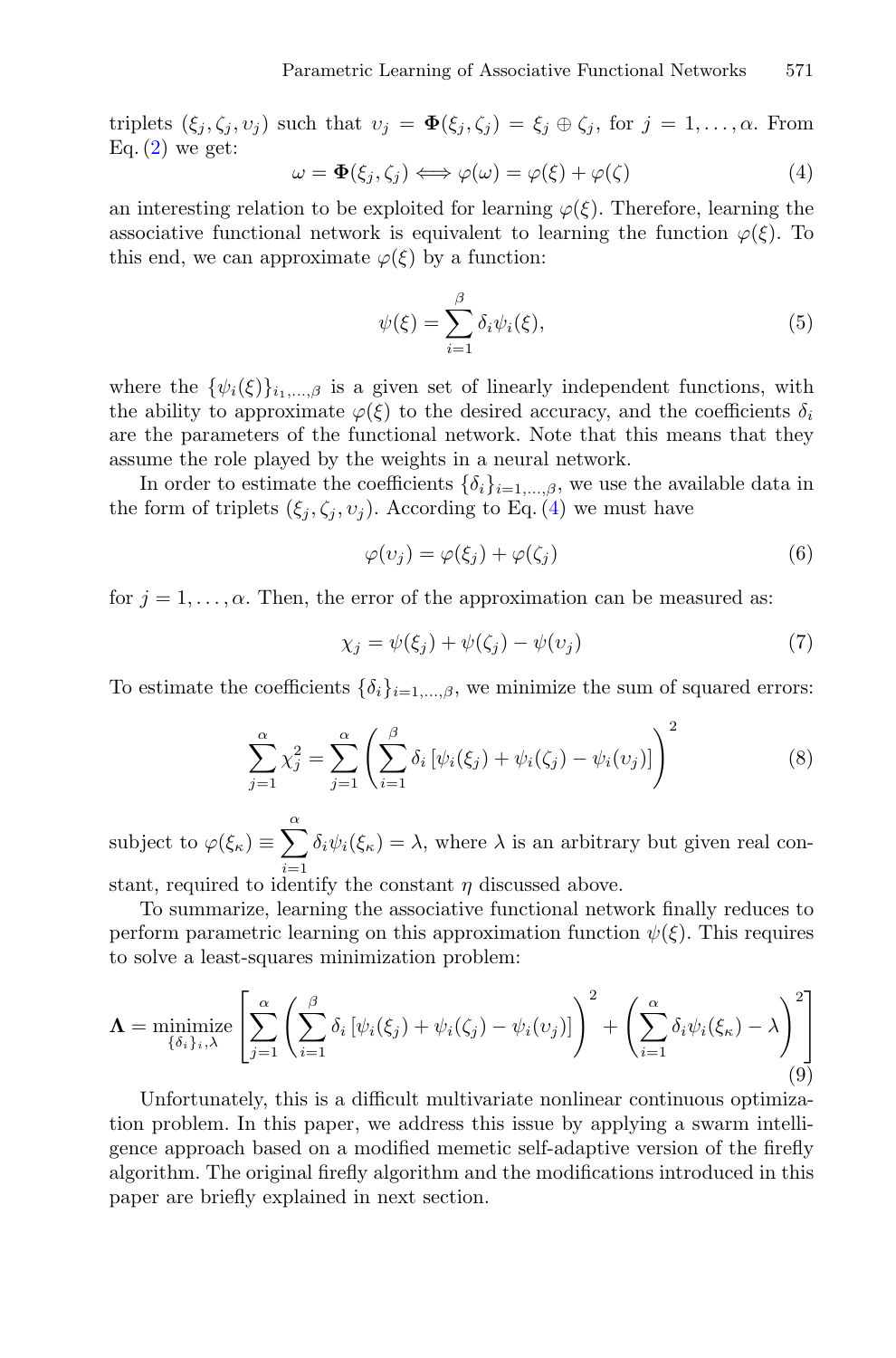# <span id="page-6-0"></span>**4 The Firefly Algorithm**

#### **4.1 Original Algorithm**

In this work we rely on the firefly algorithm, a bio-inspired computational algorithm for optimization  $[14,15]$  $[14,15]$  $[14,15]$ . The basic inspiration for the algorithm is the observed flashing behavior of fireflies in nature; in particular, the variation of the intensity of light and the concept of attractiveness, which is assumed to be related with the encoded target function. The interested reader is referred to [\[16](#page-13-2)] for further details on the firefly algorithm. See also [\[4](#page-12-2)] for an updated review on bio-inspired computation at large.

The firefly algorithm is a population- based method in which the individuals (fireflies) are randomly distributed over the search space and perform exploration searching for the best location, related to the quality of the solution. The motion at iteration  $t+1$  of a firefly i which is attracted by a more attractive (i.e., brighter) firefly  $i$  is governed by the following evolution equation:

$$
\mathbf{X}_{i}^{t+1} = \mathbf{X}_{i}^{t} + \beta_{0} e^{-\gamma r_{ij}^{\mu}} (\mathbf{X}_{j}^{t} - \mathbf{X}_{i}^{t}) + \alpha \left(\sigma - \frac{1}{2}\right)
$$
(10)

where the three terms on the right-hand side of the equation account respectively for the current position of the firefly, the attractiveness of the firefly to light intensity seen by neighbor fireflies, and a random movement of the firefly if it is the brightest one. Coefficients  $\alpha$  and  $\sigma$  are random numbers uniformly distributed on the interval [0, 1].

Since its appearance, the firefly algorithm has been successfully applied to several problems in many different fields (see, for instance,  $[1,6-9]$  $[1,6-9]$  $[1,6-9]$  for some illustrative applications). Also, several modifications and enhanced versions on the original algorithm have been developed  $[10, 11, 13]$  $[10, 11, 13]$  $[10, 11, 13]$ . We refer the reader to the paper in [\[5\]](#page-12-9) for a review and taxonomic classification of several firefly algorithms and its variants and applications.

#### <span id="page-6-1"></span>**4.2 Modified Memetic Self-adaptive Firefly Algorithm**

A promising line of research nowadays is given by the so-called *memetic algorithms*. Basically, they consist of the hybridization of a global search method with a local search procedure. In agreement with this, we consider here a modified version of the firefly algorithm that enhances the original algorithm with three additional features: the use of self-adaptation schemes on some control parameters, a new elitist population model, and the hybridization with a heuristics for local search.

The first modification consists of the application of self-adaptation schemes on some control parameters; in our particular case, this strategy is applied on the randomization parameter  $\alpha$ , the attractiveness  $\beta$ , and the light absorption coefficient  $\gamma$ . For parameter  $\alpha$  it is convenient to consider relatively large values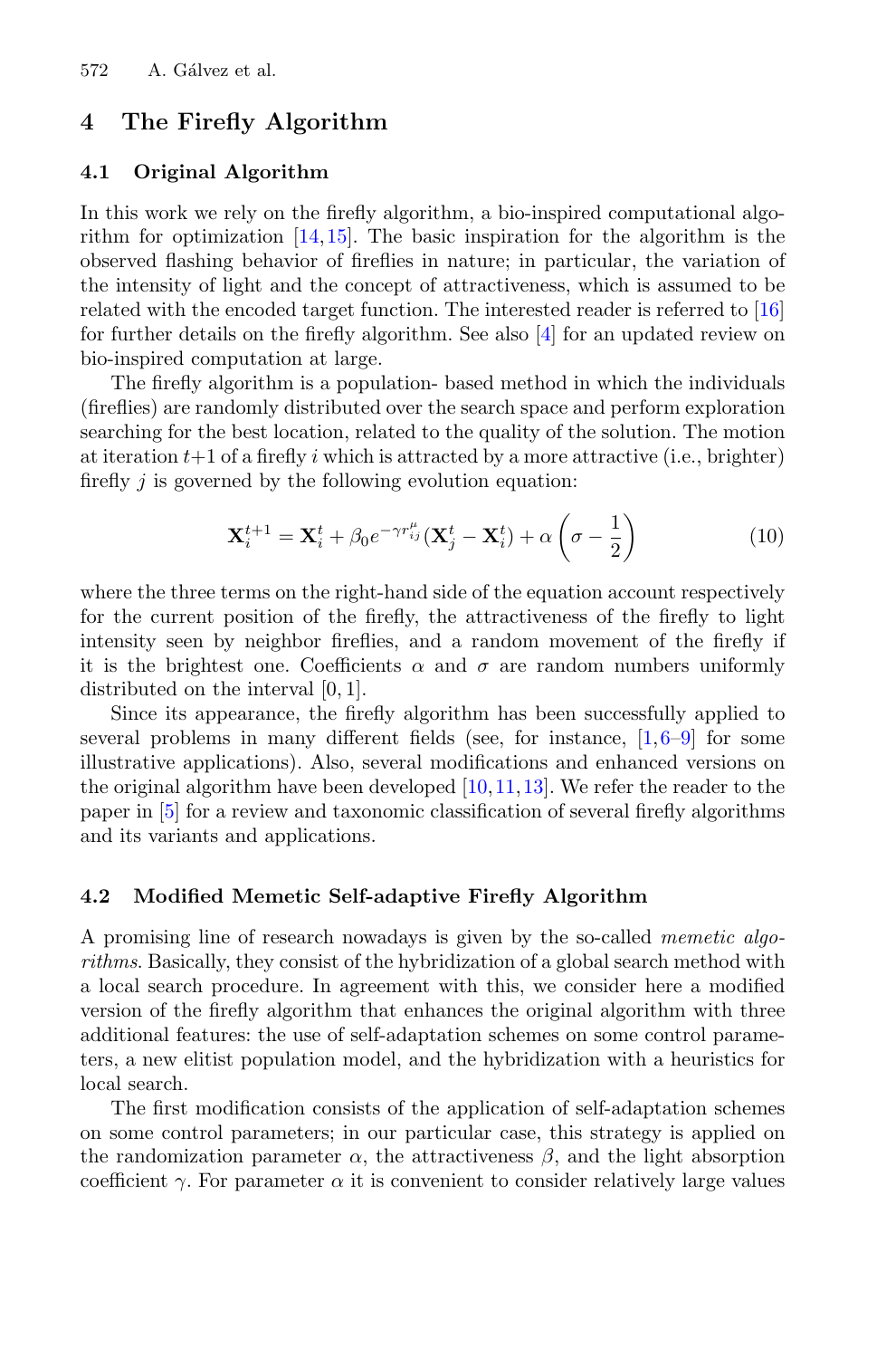at initial stages, thus promoting the explorative ability at the beginning of the simulation. Consequently, we apply a self-adaptive perturbation driven by:

$$
\alpha^{t+1} = \alpha^t \left( 1 - \frac{t-1}{\mathcal{T}_{max}} \right)^2
$$

with  $\alpha^0 = 0.9$ . This means that we start with a high randomization parameter value, e.g.  $\alpha = 0.9$ , which corresponds to a system where fireflies are affected by a relatively large perturbation leading to a wide-range exploration, and slowly reduce it to lower values near to 0, where the system intensifies the exploitation around the local optima.

At their turn, parameters  $\beta$  and  $\gamma$  undergo a process of uncorrelated mutation where each control parameter is perturbed additively according to the normal distribution modulated by the mutation strength of that parameter, as:

$$
\beta^{t+1} = \beta^t + \zeta_{\beta}^t N(0, 1) \quad ; \quad \gamma^{t+1} = \gamma^t + \zeta_{\gamma}^t N(0, 1) \tag{11}
$$

where the mutation strength  $\zeta_i^t$ ,  $i = \beta, \gamma$ , also undergoes mutation determined by a characteristic time called the learning rate:

$$
\zeta_i^{t+1} = \zeta_i^t \exp\left[\tau' N(0, 1) + \tau N_i(0, 1)\right] \tag{12}
$$

where  $\tau' \propto 1/\sqrt{2d}$  and  $\tau \propto 1/\sqrt{2\sqrt{d}}$ .

The second modification concerns the population model. In the original firefly algorithm, the population of  $N_{\mathcal{P}}$  individuals is entirely replaced in each generation. Consequently, it misses some valuable features typically found in the evolutionary algorithms, such as the selection pressure for survival of individuals. As a matter of fact, even the best firefly in each generation is not preserved for the next generation. In our approach, at each generation we select a percentage p of the best fireflies to be preserved unaltered to the next generation. Similarly, we select a percentage  $q$  of the worst fireflies of the swarm and split it up into two subgroups of the same size, formed respectively by fireflies that are replaced by random solutions to increase the exploratory capacity of the swarm, and by fireflies that are copies (clones) of the best members of the swarm but then undergo mutation through an additive single-point, inductive uniform mutation at a single coordinate while all other coordinates remain unaltered.

Finally, this modified firefly algorithm is enhanced by its hybridization with a local search heuristics. In this work we apply the Luus-Jaakola local search method, a heuristic proposed in 1973 to solve nonlinear programming problems [\[12](#page-12-10)]. The method begins with an initialization step, in which random uniform values are chosen within the search space. This is achieved by computing the upper and lower bounds for each dimension. Then, a random uniform value within these bounds is sampled for each component. This value is additively added to the current position of the firefly location to generate a new candidate solution. This new solution replaces the current one if and only if this leads to a improvement of the fitness at the new position. Otherwise, the sampling space is multiplicatively decreased by a factor, freely chosen by the user. This workflow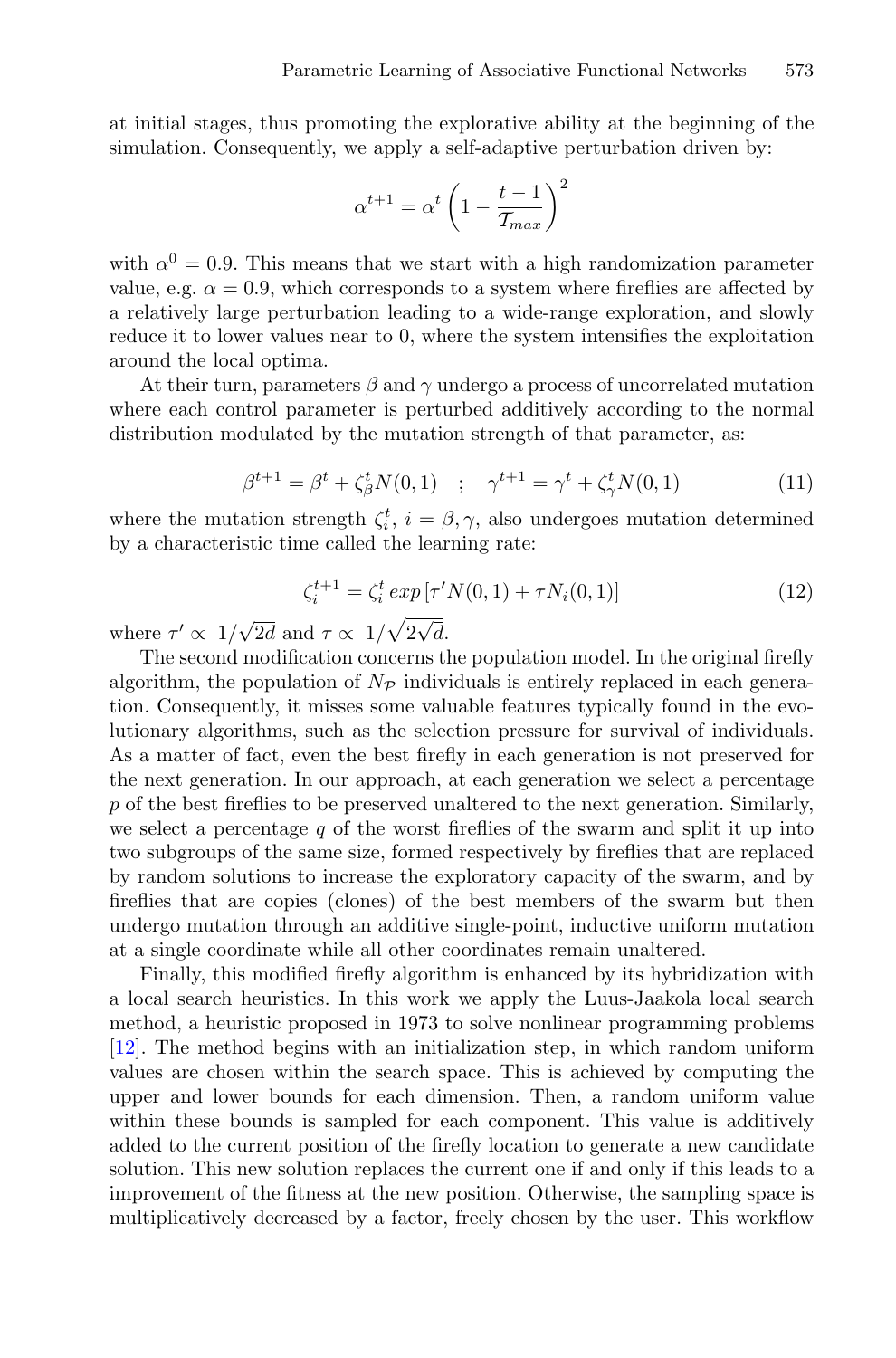is repeated iteratively. With each iteration, the size of the neighborhood of the point is reduced, until eventually collapsing to a point.

# <span id="page-8-0"></span>**5 Our Method**

The modified firefly algorithm described in previous section has been applied to solve the parametric learning optimization problem described in Sect. [3.2.](#page-4-4) To this purpose, we need to determine some important choices. First of all, we need an adequate representation of the unknowns of the problem. The fireflies in our method correspond to real-coded vectors of length  $\beta + 1$  corresponding to the free variables,  $\{\delta_i\}_{i=1,\ldots,g}$  and  $\lambda$ , of the least-squares minimization problem in Eq. [\(9\)](#page-5-1). All individuals (fireflies) are initialized with uniformly distributed random numbers on the parametric domain for each coordinate. On the other hand, the fitness function corresponds to the evaluation of the least-squares function, given by Eq.  $(9)$ .

Regarding the modified memetic self-adaptive firefly algorithm, some control parameters should be determined. As is usual in the field of metaheuristic techniques, the choice of suitable values for the control parameters becomes an important issue, as it affects the performance of the method at large extent. It is also a challenging problem, since it is strongly problem-dependent. In this work, our choice is mainly based on a large collection of empirical results. These control parameters and their values for this work are:

- the number of fireflies,  $n_f$ : we set this value to  $n_f = 100$  fireflies in this paper. We also tested larger populations of fireflies (up to 300 individuals) at the expense of higher computation times, without any significant improvement, so we found this value to be appropriate in our simulations.
- the number of iterations,  $n_{iter}$ . Through numerical simulations, we found that  $n_{iter} = 5000$  is a suitable value, as convergence is achieved in all our simulations and higher values for  $n_{iter}$  do not lead to any improvement in our results.
- the initial attractiveness,  $\beta_0$ : some theoretical results indicate that  $\beta_0 = 1$ is a suitable value for many optimization problems. Accordingly, we consider this value in this paper, with positive results, as shown in next section.
- the absorption coefficient,  $\gamma$ : its value is set up to  $\gamma = 0.5$  in this work, since it provides a quick convergence of the algorithm to the optimal solution.
- the potential coefficient,  $\mu$ : in principle, any positive value can be used for this parameter. However, it is noticed that the intensity of light varies according to the inverse square law. Therefore, we decided to choose  $\mu = 2$  accordingly.
- the randomization parameter,  $\alpha$ . This parameter, which varies on the interval  $[0, 1]$ , is used to decide the degree of randomization introduced in the algorithm, which, in turn, is used in order to generate new solutions and avoid to getting stuck in a local minimum. However, it has been noticed that larger values introduce strong perturbations on the evolution of the firefly and, eventually, delay convergence to the global optima. Consequently, it is preferable to select values between these extreme ends of the spectrum. In this work, we select  $\alpha = 0.5$ .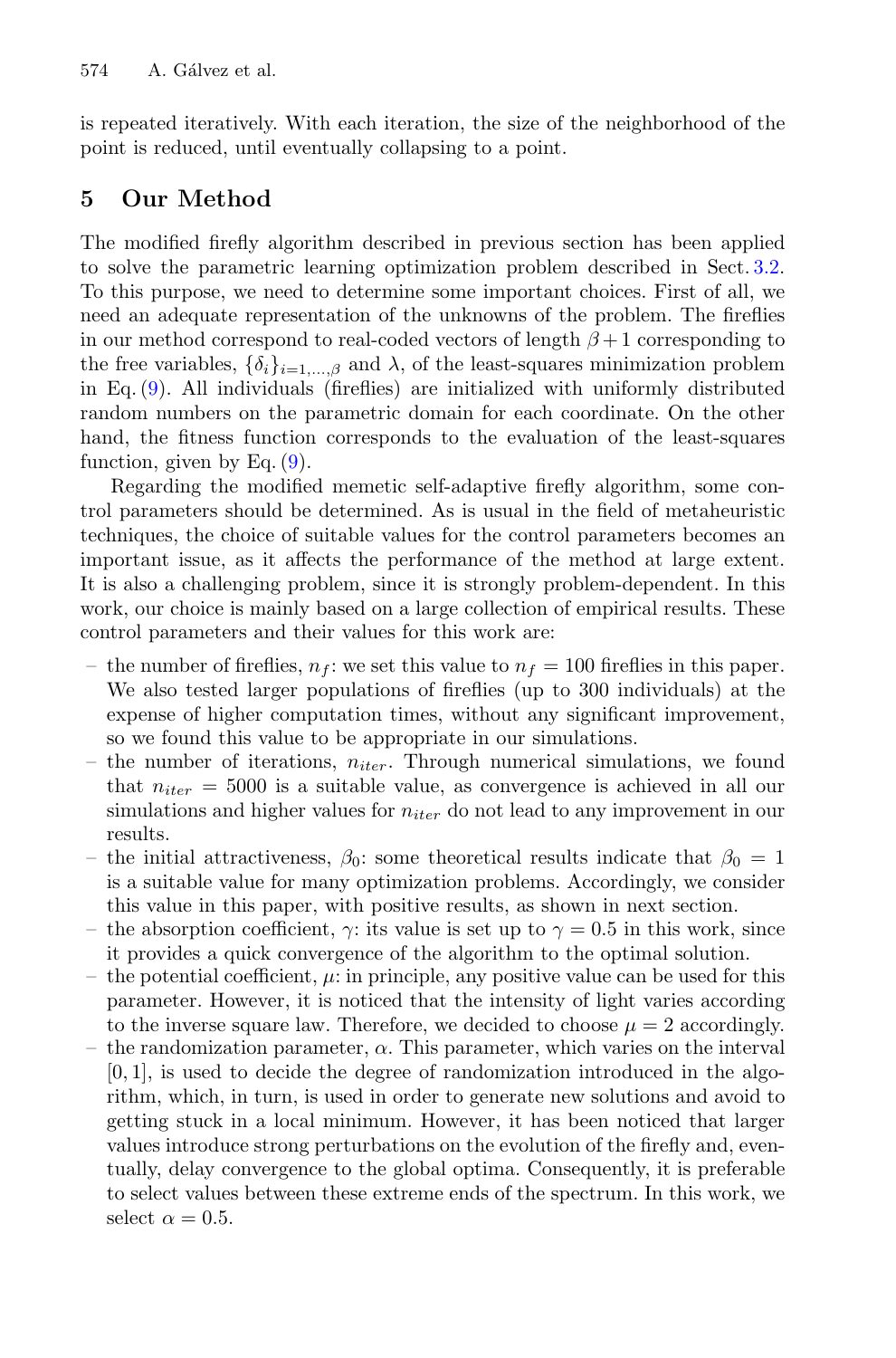- the percentage p of best solutions selected for elitism: it is set to  $p = 0.1$ , with the meaning that 10% of the best solutions are preserved to the next generation unaltered.
- the percentage q of worst solutions for replacement: it is taken as  $q = 0.2$ , meaning that 20% of the worst solutions are replaced in our population for each generation. Among them, 10% are replaced by random fireflies to promote exploration, while the rest are replaced by copies of the best individuals selected for elitism and then further mutated, as explained in Sect. [4.2.](#page-6-1)

After the selection of suitable values for its parameters, the modified firefly algorithm is executed iteratively for the given number of iterations. With the purpose to remove the stochastic effects, and also to avoid premature convergence, 30 independent executions have been exectued for each experiment. Then, the firefly with the best (minimum) fitness value is taken as the best solution to the problem.

## <span id="page-9-0"></span>**6 Computational Simulations and Experimental Results**

#### **6.1 Computational Simulations**

To check the performance of our approach, it has been applied to a practical example of an associative model with functional networks. The corresponding benchmark is given by the collection of data points shown in Table [1.](#page-10-0) The table displays a collection of 100 training points applied to learn the functional network. The parametric learning is achieved by solving the minimization problem in Eq. [\(9\)](#page-5-1) through the method described in Sect. [5.](#page-8-0)

For the learning process in Eq. [\(5\)](#page-5-2), we consider the family of Bernstein polynomials of degree  $\rho$  (which are linearly independent), given by:

$$
\psi_i(\xi) = B_i^{\rho}(\xi) = {\rho \choose i} \xi^i (1 - \xi)^{\rho - i} \; ; \; i = 0, ..., \rho
$$

used to approximate the neuron function  $\varphi$  in Eq. [\(2\)](#page-4-3), and perform parametric learning of the functional network.

#### **6.2 Experimental Results**

We have tested our results for different values of the polynomial degree  $\rho$ , starting with the simplest case ( $\rho = 1$ ). The best solution obtained for the approximating function is given by the expression:

$$
\varphi(\xi) = 0.234 B_0^1(\xi) + B_1^1(\xi)
$$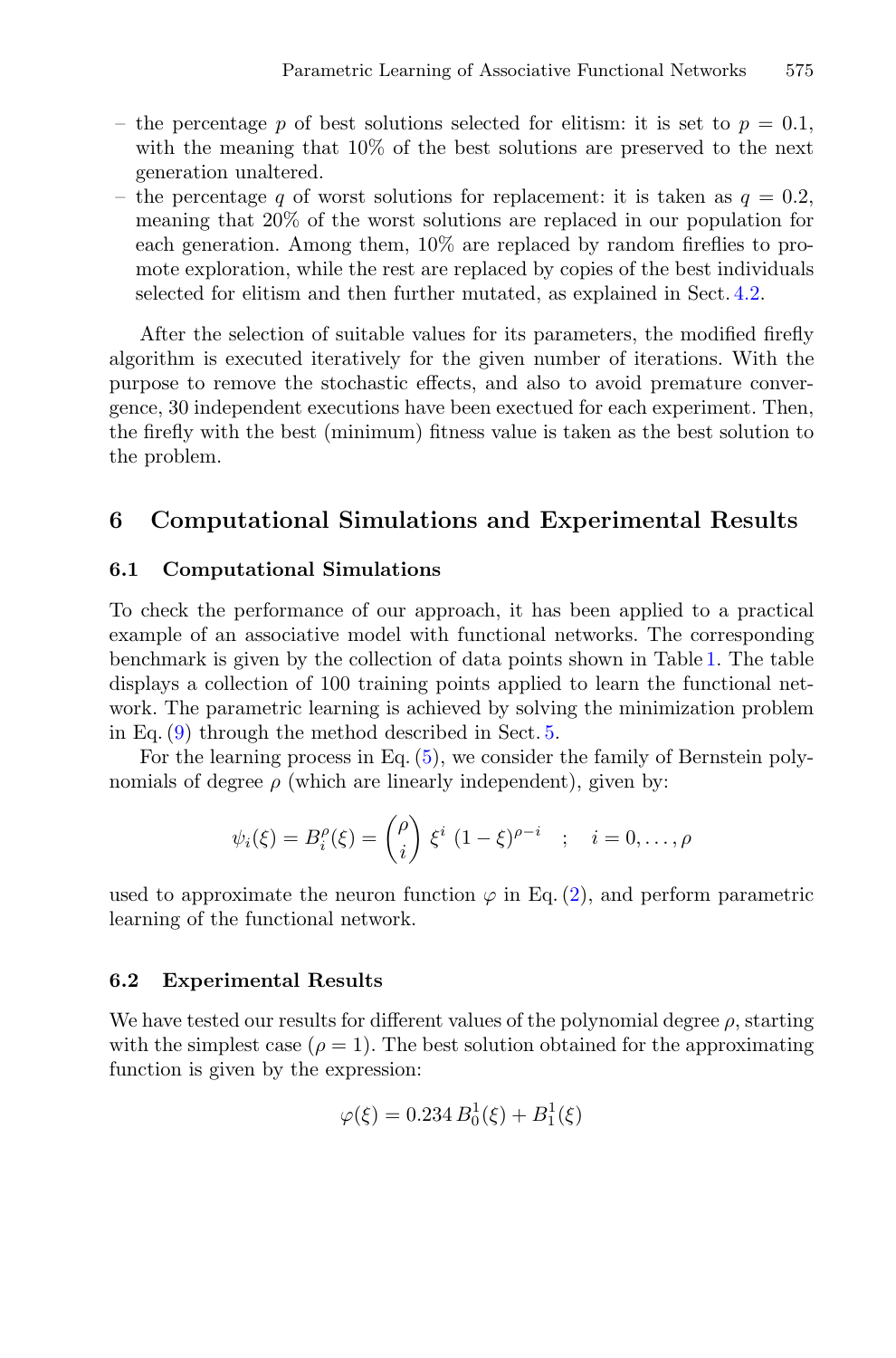<span id="page-10-0"></span>

| ξ     | $\zeta$ | $\Phi(\xi,\zeta)$ | ξ     | $\zeta$ | $\Phi(\xi,\zeta)$ | ξ     | $\zeta$ | $\Phi(\xi,\zeta)$ | ξ     | $\zeta$ | $\Phi(\xi,\zeta)$ |
|-------|---------|-------------------|-------|---------|-------------------|-------|---------|-------------------|-------|---------|-------------------|
| 0.376 | 0.608   | 1.240             | 0.869 | 0.981   | 1.660             | 0.934 | 0.897   | 1.650             | 0.566 | 0.641   | 1.350             |
| 0.230 | 0.811   | 1.300             | 0.174 | 0.291   | 0.984             | 0.439 | 0.848   | 1.400             | 0.911 | 0.858   | 1.620             |
| 0.569 | 0.860   | 1.460             | 0.244 | 0.173   | 0.960             | 0.714 | 0.106   | 1.200             | 0.952 | 0.163   | 1.365             |
| 0.240 | 0.682   | 1.230             | 0.093 | 0.742   | 1.210             | 0.170 | 0.075   | 0.876             | 0.816 | 0.606   | 1.460             |
| 0.762 | 0.778   | 1.510             | 0.305 | 0.997   | 1.450             | 0.686 | 0.089   | 1.170             | 0.116 | 0.293   | 0.959             |
| 0.377 | 0.138   | 1.010             | 0.337 | 0.565   | 1.201             | 0.938 | 0.101   | 1.340             | 0.184 | 0.684   | 1.210             |
| 0.598 | 0.152   | 1.150             | 0.355 | 0.867   | 1.380             | 0.903 | 0.041   | 1.301             | 0.951 | 0.412   | 1.460             |
| 0.995 | 0.468   | 1.501             | 0.140 | 0.189   | 0.916             | 0.190 | 0.669   | 1.202             | 0.818 | 0.512   | 1.421             |
| 0.907 | 0.521   | 1.470             | 0.960 | 0.687   | 1.570             | 0.252 | 0.199   | 0.976             | 0.517 | 0.541   | 1.269             |
| 0.726 | 0.714   | 1.461             | 0.739 | 0.274   | 1.280             | 0.710 | 0.527   | 1.360             | 0.296 | 0.724   | 1.280             |
| 0.073 | 0.649   | 1.151             | 0.402 | 0.607   | 1.252             | 0.619 | 0.964   | 1.541             | 0.031 | 0.512   | 1.050             |
| 0.471 | 0.121   | 1.061             | 0.518 | 0.882   | 1.462             | 0.902 | 0.983   | 1.681             | 0.835 | 0.373   | 1.368             |
| 0.123 | 0.292   | 0.962             | 0.145 | 0.057   | 0.854             | 0.426 | 0.199   | 1.071             | 0.299 | 0.331   | 1.060             |
| 0.144 | 0.206   | 0.926             | 0.437 | 0.888   | 1.432             | 0.032 | 0.050   | 0.794             | 0.383 | 0.070   | 0.988             |
| 0.371 | 0.172   | 1.031             | 0.696 | 0.754   | 1.471             | 0.192 | 0.241   | 0.967             | 0.767 | 0.012   | 1.200             |
| 0.558 | 0.791   | 1.420             | 0.543 | 0.852   | 1.450             | 0.793 | 0.762   | 1.521             | 0.797 | 0.382   | 1.350             |
| 0.928 | 0.192   | 1.372             | 0.208 | 0.819   | 1.301             | 0.182 | 0.858   | 1.319             | 0.397 | 0.285   | 1.089             |
| 0.883 | 0.427   | 1.421             | 0.472 | 0.984   | 1.499             | 0.641 | 0.755   | 1.440             | 0.664 | 0.146   | 1.180             |
| 0.001 | 0.126   | 0.818             | 0.468 | 0.397   | 1.181             | 0.703 | 0.884   | 1.539             | 0.723 | 0.187   | 1.230             |
| 0.425 | 0.718   | 1.330             | 0.694 | 0.623   | 1.401             | 0.905 | 0.348   | 1.398             | 0.480 | 0.956   | 1.482             |
| 0.454 | 0.719   | 1.341             | 0.261 | 0.490   | 1.131             | 0.181 | 0.250   | 0.966             | 0.331 | 0.516   | 1.172             |
| 0.628 | 0.314   | 1.230             | 0.352 | 0.681   | 1.269             | 0.823 | 0.388   | 1.370             | 0.357 | 0.442   | 1.151             |
| 0.570 | 0.698   | 1.381             | 0.894 | 0.434   | 1.429             | 0.832 | 0.831   | 1.570             | 0.826 | 0.324   | 1.350             |
| 0.555 | 0.755   | 1.402             | 0.283 | 0.612   | 1.209             | 0.431 | 0.427   | 1.180             | 0.185 | 0.892   | 1.340             |
| 0.742 | 0.178   | 1.240             | 0.248 | 0.191   | 0.971             | 0.536 | 0.584   | 1.299             | 0.471 | 0.121   | 1.061             |

**Table 1.** Benchmark used for parametric learning of the associate functional network.

Proceeding in the same way, we also tested our method for larger values of η. The approximate models associated with  $\rho = 2$  and  $\rho = 3$  are given by:

$$
\varphi(\xi) = 0.423B_0^2(\xi) + 0.521B_1^2(\xi) + B_2^2(\xi)
$$

and

$$
\varphi(\xi) = 0.395B_0^3(\xi) + 0.5276B_1^3(\xi) + 2.06B_2^3(\xi) + 1.049B_2^3(\xi),
$$

respectively. The performance of these models can be better measured in terms of the RMSE (root mean squared error), given by: RMSE =  $\sqrt{\frac{\Lambda}{\alpha+1}}$ , which takes into account not only the approximation error but also the sample size used for training.

Table [2](#page-11-0) reports our experimental results. The table shows (in columns): the number of approximating functions,  $\rho$ , the number of free parameters,  $\alpha + 1$ , and the averaged RMSE and maximum error values for the 100 training points (columns 3 and 4) and testing points (columns 5 and 6) in Table [1.](#page-10-0) As the reader can see, the RMSE shown in third column decreases as the number of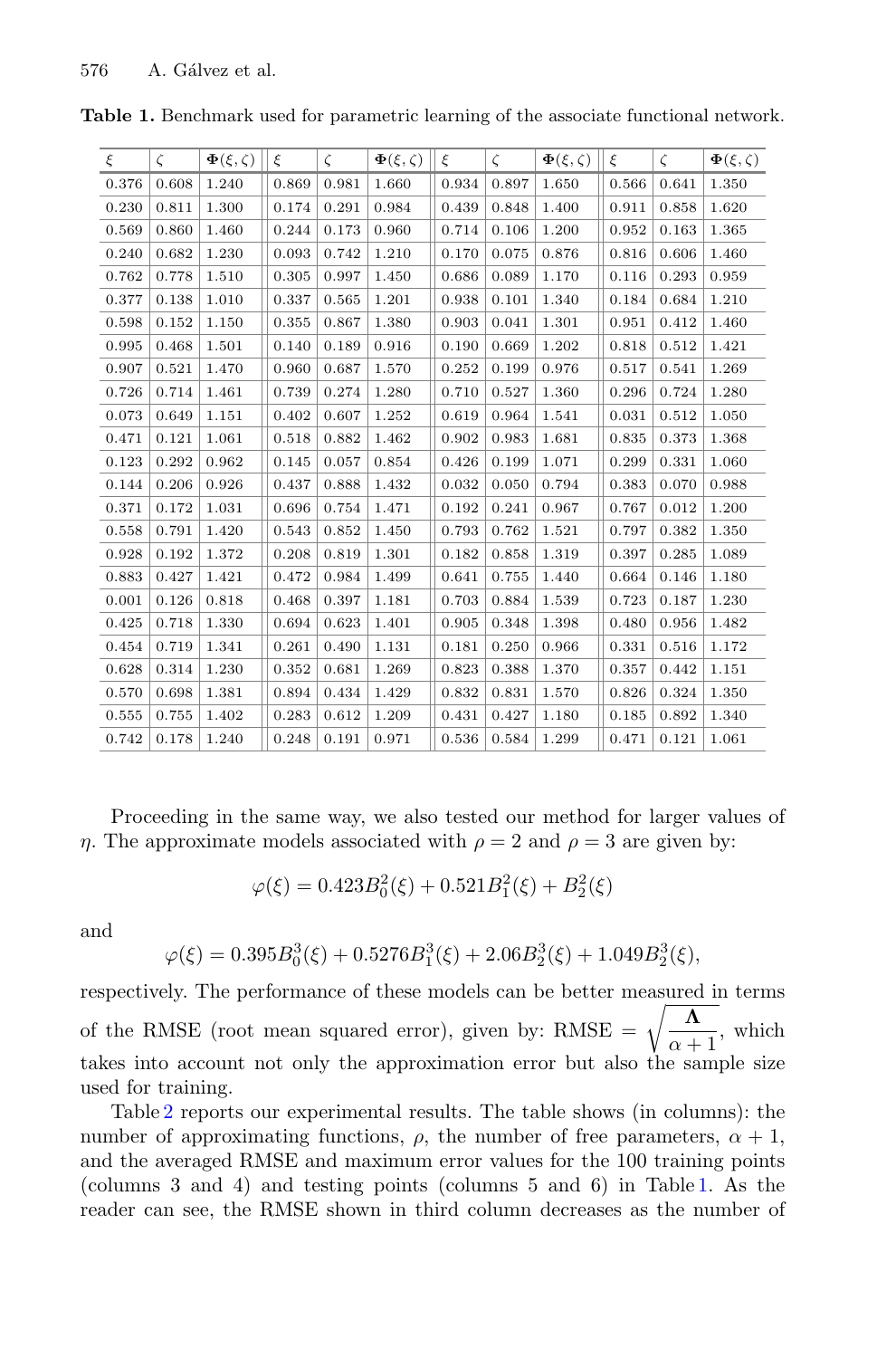<span id="page-11-0"></span>

|                             |                | Training phase |                                                                                                              | Testing phase |      |  |  |
|-----------------------------|----------------|----------------|--------------------------------------------------------------------------------------------------------------|---------------|------|--|--|
| $\beta$                     |                | par. RMSE      | Max.                                                                                                         | RMSE          | Max. |  |  |
| $\mathcal{D}_{\mathcal{L}}$ | 3              |                | $1.93 \times 10^{-1}$ $4.57 \times 10^{-1}$ $1.98 \times 10^{-1}$ $5.16 \times 10^{-1}$                      |               |      |  |  |
| 3                           | $\overline{4}$ |                | $1.49 \times 10^{-2}$ $  4.33 \times 10^{-2}   1.51 \times 10^{-2}   7.63 \times 10^{-2}$                    |               |      |  |  |
| $\overline{4}$              | $\overline{5}$ |                | $1.28 \times 10^{-3}$ $3.47 \times 10^{-3}$ $1.51 \times 10^{-3}$ $5.72 \times 10^{-3}$                      |               |      |  |  |
| 6                           | $\overline{7}$ |                | $7.56 \times 10^{-6}$ $\mid$ $2.81 \times 10^{-5}$ $\mid$ $8.38 \times 10^{-6}$ $\mid$ $4.56 \times 10^{-5}$ |               |      |  |  |
| 11                          | 12             |                | $4.98 \times 10^{-8}$ $1.09 \times 10^{-7}$ $5.71 \times 10^{-8}$ $2.63 \times 10^{-7}$                      |               |      |  |  |

**Table 2.** RMSE and maximum errors for five different approximate models.

approximating functions increases. We also performed cross-validation of our results to check for over-fitting. To this aim, we predicted the values of 500 data points and computed the prediction errors. The results for the RMSE are shown in columns 5 and 6 of Table [2.](#page-11-0) We can see that the RMSE and the maximum errors for the training and testing data are comparable. As a result, we can conclude that no over-fitting happens and our results can be safely validated.

All the computational work in this paper has been carried out on a 3.4 GHz Intel Core i7 processor, with 16 GB of RAM. The programming code has been implemented by the authors in the programming language of the popular scientific program *Matlab*, particularly on its version 2018b.

### **7 Conclusions and Future Work**

In this paper we addressed the parametric learning problem of functional networks by considering a classical model: the associative functional network, which represents the associativity operator. We showed that learning this functional network for an unknown functions can be transformed into the problem of learning the parameters of an approximating function, leading to a multivariate nonlinear continuous minimization problem. We solved it by applying a modified memetic self-adaptive version of the firefly algorithm. The experimental results on an illustrative example used as a benchmark show that the method performs well and is able to obtain the learn all parameters of the model and hence, replicate the approximating model with good accuracy. Our results also show that the accuracy increases with the number of approximating functions. We also performed cross-validation by using two sets of data for training and testing, respectively. Since the obtained results are comparable, we concluded that no over-fitting occurs.

Our future work includes extending this methodology to other types of functional networks and to more sophisticated approximating functions. For instance, it is still an open problem to determine whether or not the method improves for other choices of the basis functions, such as shifted step functions, logistic functions, or the like. Applying this approach to some practical problems in different domains of science and engineering is also included in the plans for future work in the field.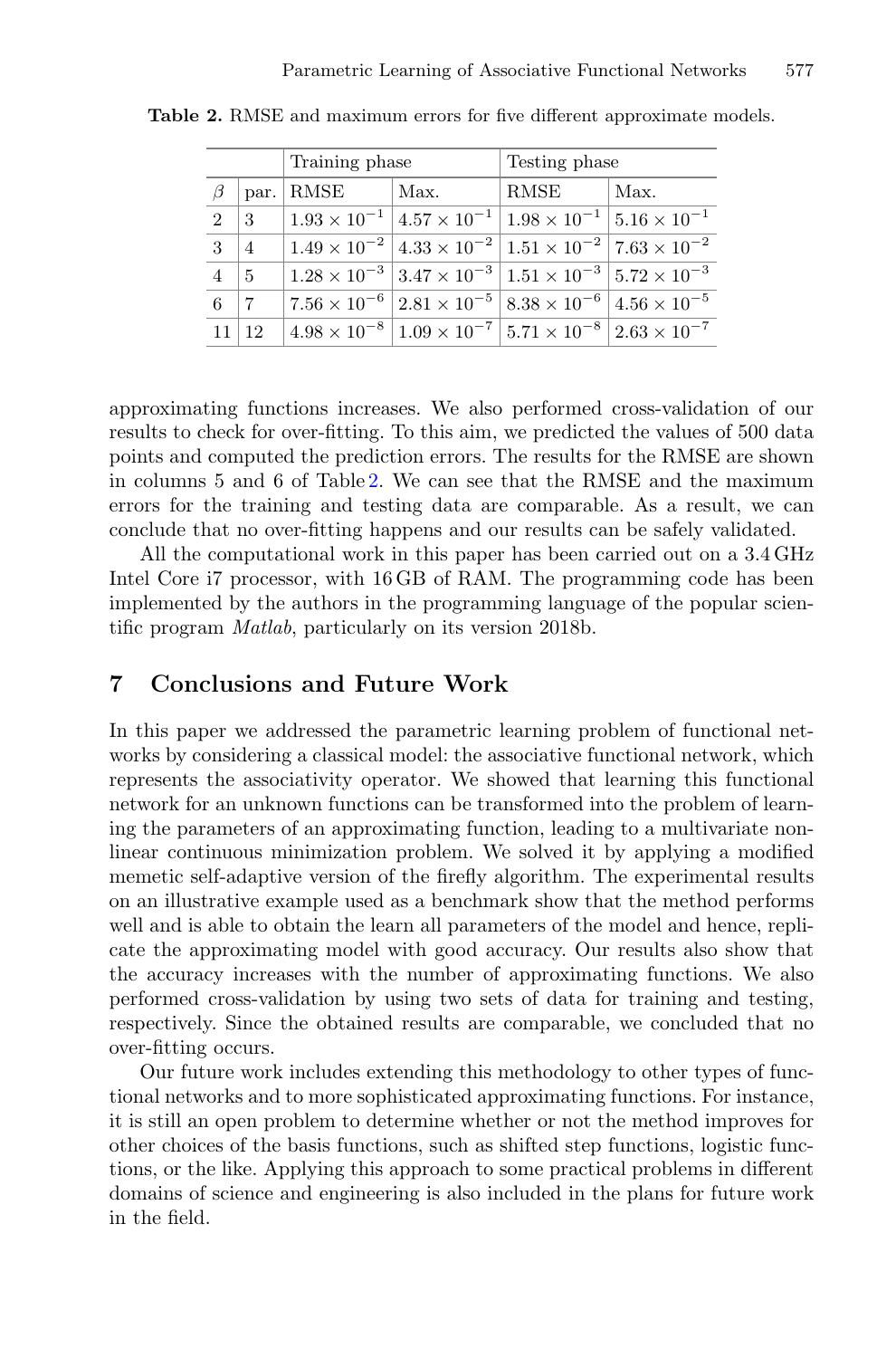**Acknowledgments.** The first two authors would like to thank the financial support provided by the project PDE-GIR of the European Union's Horizon 2020 research and innovation program under the Marie Sklodowska-Curie grant agreement No 778035, and also from the Agencia Estatal de Investigación (AEI) of the Spanish Ministry of Science, Innovation and Universities (Computer Science National Program) under grant #TIN2017-89275-R and European Funds FEDER (AEI/FEDER, UE). The last two authors wish to thank the Basque Government for its funding support through the EMAITEK and ELKARTEK programs. Javier Del Ser also received funding support from the Consolidated Research Group MATH-MODE (IT1294-19), granted by the Department of Education of the Basque Government.

# **References**

- <span id="page-12-3"></span>1. Campuzano, A., Iglesias, A., Gálvez, A.: Applying firefly algorithm to data fitting for the Van der Waals equation of state with Bézier curves. In: Proceedings of International Conference on Cyberworlds, CW 2019, Los Alamitos, CA, pp. 211– 214. IEEE Computer Society Press (2019)
- <span id="page-12-0"></span>2. Castillo, E.: Functional networks. Neural Process. Lett. **7**, 151–159 (1998)
- <span id="page-12-1"></span>3. Castillo, E., Iglesias, A., Ruiz-Cobo, R.: Functional Equations in Applied Sciences. Elsevier, Amsterdam (2005)
- <span id="page-12-2"></span>4. Del Ser, J., et al.: Bio-inspired computation: where we stand and what's next. Swarm Evol. Comput. **48**, 220–250 (2019)
- <span id="page-12-9"></span>5. Fister, I., Yang, X.S., Brest, J., Fister Jr., I.: A comprehensive review of firefly algorithms. In: Yang, X.S., Cui, Z., Xiao, R., Gandomi, A.H., Karamanoglu, M. (eds.) Swarm Intelligence and Bio-Inspired Computation, pp. 73–102. Elsevier, Theory and Applications (2013)
- <span id="page-12-4"></span>6. Gálvez, A., Iglesias, A.: Firefly algorithm for polynomial Bézier surface parameterization. J. Appl. Math. **2013**, 9 (2013). Article ID 237984
- 7. Gálvez, A., Iglesias, A.: Firefly algorithm for explicit B-spline curve fitting to data points. Math. Prob. Eng. 2013, 12 (2013). Article ID 528215
- 8. Gálvez, A., Iglesias, A.: Modified memetic self-adaptive firefly algorithm for 2D fractal image reconstruction. Proceedings of IEEE 42nd Annual Computer Software and Applications Conference, IEEE COMPSAC 2019, Los Alamitos, CA, pp. 165–170. IEEE Computer Society Press (2018)
- <span id="page-12-5"></span>9. Gálvez, A., Fister, I., Osaba, E., Del Ser, J., Iglesias, A.: Hybrid modified firefly algorithm for border detection of skin lesions in medical imaging. In: Proceedings of IEEE Congress on Evolutionary Computation, IEEE CEC 2019, Los Alamitos, CA, pp. 111–118. IEEE Computer Society Press (2019)
- <span id="page-12-6"></span>10. Iglesias, A., G´alvez, A.: Memetic firefly algorithm for data fitting with rational curves. In: Proceedings of IEEE Congress on Evolutionary Computation, CEC 2015, Los Alamitos, CA, pp. 507–514. IEEE Computer Society Press (2015)
- <span id="page-12-7"></span>11. Iglesias, A., G´alvez, A.: New memetic self-adaptive firefly algorithm for continuous optimisation. Int. J. Bio-Inspir. Comput. **8**(5), 300–317 (2016)
- <span id="page-12-10"></span>12. Luus, R., Jaakola, T.H.I.: Optimization by direct search and systematic reduction of the size of search region. Am. Inst. Chem. Eng. J. (AIChE) **19**(4), 760–766 (1973)
- <span id="page-12-8"></span>13. Tilahun, S.L., Ong, H.C.: Modified firefly algorithm. J. Appl. Math. (2012). Article ID 467631